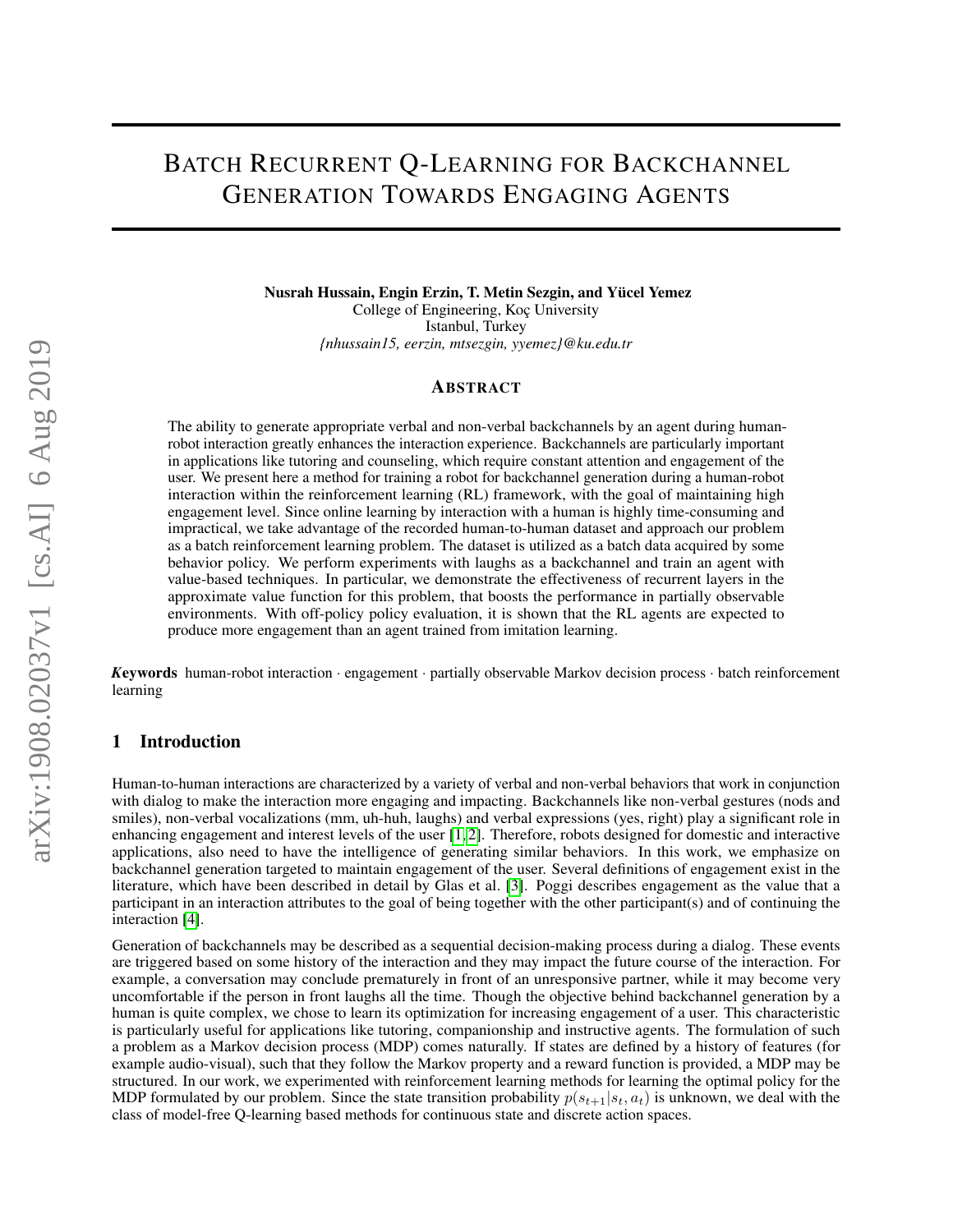However, reinforcement learning comes with the need for an environment with which the agent may interact over many days as per training requirements. Such a facility cannot be achieved when the environment is a human. It will be highly time-consuming, intensely tiring and will demand much patience, especially when dealing with bad policies. There are numerous other real-world applications that face similar problem like robots in manufacturing, online advertisement and medical treatment recommendation systems where a bad policy may even be dangerous and illegal. Batch reinforcement learning techniques are expected to play a vital role in training RL agents for such environments. These techniques train an agent on a batch of samples gathered by a more controlled policy and have shown greater sample efficient since they may go over the collected data repeatedly. Inspired by this key advantage of the batch-RL and the availability of recorded human-to-human datasets on dyadic interactions, we approached our training as a batch-RL problem. We worked with the IEMOCAP dataset and processed it to define and extract tuples of the form  $\lt s_t, a_t, r_t, s_{t+1} >$ , which are required by batch-RL. Here  $s_t$  is the present state,  $a_t$  is action taken,  $r_t$  is the reward received and  $s_{t+1}$  is the next state the environment transitions to. Since the IEMOCAP was not designed to study engagement and does not represent near optimal demonstrations, instead of imitation the goal is to extract the best policy from the batch data. The success of the training was determined by Bellman residuals and the engagement expected from the learned policy.

The engineering of state definition in real-world problems is among the first challenge faced by researchers that may result in observations that do not reflect the true states. Thus, it is more useful to approach such problems as a partially observable Markov decision process (POMDP). Hausknecht et al. [\[5\]](#page-6-4) present the advantage of recurrent layers like LSTMs when dealing with partial observability. In our formulation,we use speech features to define the current state of the user from the past 1 second time window. This definition may be considered as partially observable since there is a possibility that a true definition of the state needs to be formed by looking further into history. So we experimented with our definition of states using networks with and without LSTM layers. The recurrent layer improved the performance of our problem.

# 2 Background

### 2.1 Markov Decision Process

In general, the reinforcement learning formulates the optimization problem as a Markov decision process (MDP)  $(S, A, P, R, \gamma)$  in which at each time step t, the environment observes a state  $s_t \in S$ , the agent takes an action  $a_t \in A$ and the scalar reward  $r_t \sim \mathcal{R}(s_t, a_t)$  is generated by the environment. Then the environment makes a transition to the next state  $s_{t+1} \sim \mathcal{P}(s_t, a_t)$ . The discount factor  $\gamma \in [0, 1)$  weighs the future rewards, determining the extent of temporal data that is affected by the current action. The solution to any MDP is a policy  $\pi(a|s)$  which maximizes the expectation of sum of discounted rewards, i.e., the return.

In real-world environments, it is not common for the true state information to be available. Instead, observations that hint about the underlying state may generally be received. That is, the Markov property may rarely hold. Therefore, approaching the problem as a partially observable MDP (POMDP) may present a greater advantage since it explicitly acknowledges that the observations are generated from a distribution of possible states. Formally, a POMDP can be described as the tuple  $(S, A, P, R, O, \Omega, \gamma)$ . Here,  $(S, A, P, \gamma)$  are defined as earlier and additionally observation  $o \in \Omega$  is generated from the probability distribution  $o \sim O(s)$ .

#### 2.2 Q-learning

Q-Learning [\[6\]](#page-6-5) is a model-free off-policy algorithm for estimating the long-term expected return of executing an action from a given state. These estimated returns are known as Q-values. A higher Q-value indicates an action a is judged to yield better long-term results in a state s. Q-learning follows the iterative process of fitting the Bellman control equation [\[7\]](#page-6-6) given by:

$$
Q(s_t, a_t) = r_t + \gamma \max_{a'} Q(s_{t+1}, a')
$$
 (1)

So the loss function  $L$  is defined by the mean square of the difference between right hand side and left hand side of the Bellman control equation. Deep Q-learning models the Q-values using neural networks, and hence the Q-function is represented by parameters  $\theta$ . The update equation is then given as:

$$
\theta_{i+1} = \theta_i + \alpha \nabla_{\theta} L(\theta_i)
$$
\n(2)

Vanilla Deep Q-Learning has no explicit mechanisms for deciphering the underlying state of the POMDP and is only effective if the observations are reflective of underlying system states. In the general case, estimating a Q-value from an observation can be arbitrarily bad since  $Q(o, a|\theta) \neq Q(s, a|\theta)$ . The deep recurrent Q-learning architecture by [\[5\]](#page-6-4) shows that adding recurrency allows the Q-network to better estimate the underlying system state, narrowing the gap between  $Q(o, a | \theta)$  and  $Q(s, a | \theta)$ .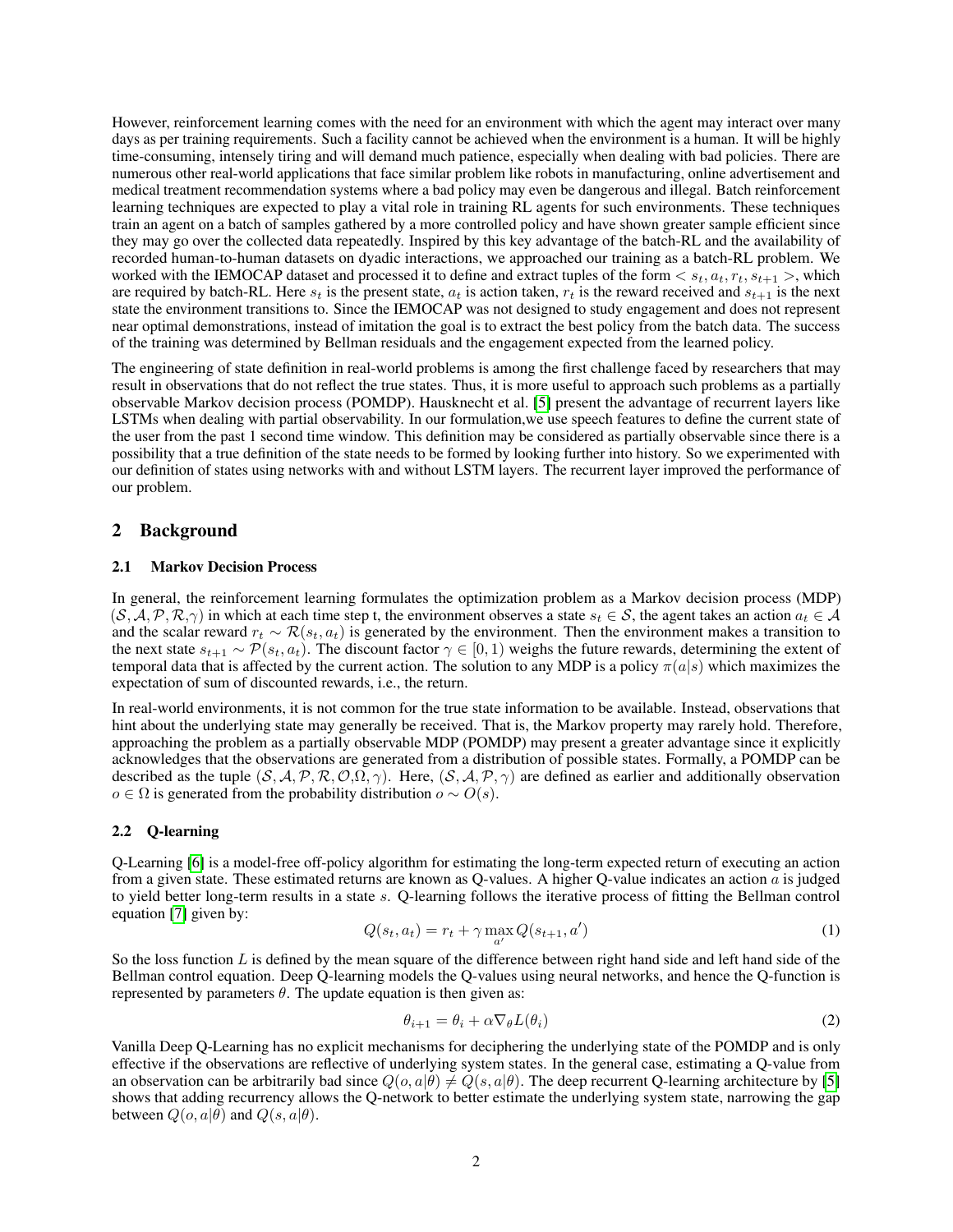### 2.3 Batch Reinforcement Learning

Reinforcement learning (RL) algorithms generally fall into the category of online algorithms. As the agent interacts with the environment, it updates its policy towards high rewarding actions. However, this also means that the agent forgets its past experiences and cannot re-utilize the data from the state regions that were visited earlier. Batch reinforcement methods encourage first the collection of data and then learning of the policy from this batch data in an offline manner. This may be repeated several times but a pure batch reinforcement learning method performs one step of data collection followed by one step of offline learning. A more detailed survey on batch reinforcement learning can be found in [\[8\]](#page-6-7). Experience replay is a similar concept which initializes a fixed capacity of a buffer and keeps pushing new samples into the buffer and popping the old ones. Deep Q-network (DQN) [\[9\]](#page-6-8) has shown that sampling randomly from the buffer to make updates, and hence breaking the sequential correlation between the samples, improves performance on Atari games. Another advantage of batch RL, that is of more interest to us, is that the batch data may be collected by any behavior policy, that may even be random. Several works exist on algorithms for batch reinforcement learning. The fitted Q-iterations (FQI) [\[10\]](#page-6-9) and neural fitted Q-learning (NFQ) [\[11\]](#page-6-10) are among the more popular algorithms. The former uses a tree-based approach to model a Q-network while later modeled the Q-network with multi-layer perceptrons and fitting the Bellman optimality equation.

# 3 Recent Work

### 3.1 Social Robots and RL

Reinforcement learning has shown much success in a variety of domains and is a trending technique in the field of robotics. Several works have shown its use in training of an agent for behaviors similar to that of humans. The works by Qureshi et al. [\[12\]](#page-7-0) [\[13\]](#page-7-1) presented an RL method for training an agent to greet as humans with the sequential actions of wait, look, wave and shake hand. They used multi-modal DQN and generated rewards at every successful handshake. The robot was trained for 14 days while it interacted with humans. In the work by Mitsunaga et al. [\[14\]](#page-7-2), RL is employed to adjust motion speed, timing, interaction distances, and gaze in the context of human-robot interaction (HRI). The reward is based on the amount of movement of the subject and the time spent gazing at the robot in one interaction. Recurrent neural networks were used in combination with Q-learning by Lathuilière et al. [\[15\]](#page-7-3) to find an optimal policy for robot gaze control in HRI. The training was performed in a simulated environment. In all these works, however, the agent either interacts with the environment (humans) for several days or training is done using simulators. We address the challenge where experience on a real physical system may be tedious to obtain, expensive, time-consuming and hard to simulate. We propose to use human-to-human interaction datasets as a batch of off-policy samples (trajectories) and use them in the context of offline batch reinforcement learning.

### <span id="page-2-0"></span>3.2 Engagement in Interactions

Poggi [\[4\]](#page-6-3) describes engagement as "the value that a participant in an interaction attributes to the goal of being together with the other participant(s) and of continuing the interaction". An agent trained to maintain the engagement of a user is vital for several applications like companionship, tutoring, and ambient assisting living. A survey by Clavel et al. summarizes the issues regarding engagement in human-agent interactions, emphasizing its importance and indicating the growing interest of researchers in the field [\[16\]](#page-7-4). Verbal and non-verbal backchannels like nods, head tilts, eye-gaze, 'hmms' etc. are an important aspect of engagement and have been shown to promote engagement and interest levels of the user [\[1,](#page-6-0) [2\]](#page-6-1). Researchers have mainly focused on rule-based backchannel generation [\[17,](#page-7-5) [18\]](#page-7-6) or data-driven unsupervised methods [\[19\]](#page-7-7). In this work, we show how to formulate the problem in a reinforcement learning framework and train an agent to learn a policy for backchannel generation that maximizes the engagement of the user.

One of the pioneering studies on the measurement of engagement is the work by Rich et al. [\[20\]](#page-7-8), where the authors propose an engagement model for collaborative interactions between human and computer. They define four types of events as engagement indicators, referred to as connection events (CEs), which include directed gaze, mutual facial gaze, adjacency pair, and backchannels. Directed gaze event is defined when both participants look at a nearby object related to the interaction at the same time. The mutual facial gaze occurs when there is face-to-face eye contact. Adjacency pair indicates a successful event when turn taking occurs with some minimal time gap. Finally, backchannels refer to the generation of audio-visual feedback by a listener during the speaker's turn. In our work, we use these connection events to quantify engagement and generate a single scalar value at each time step to represent the rewards. An alternative option may be to directly annotate the engagement levels in the dataset. However, automatic detection of engagement allows the refinement of the policy in the future by continuously updating the policy as the agent interacts with humans.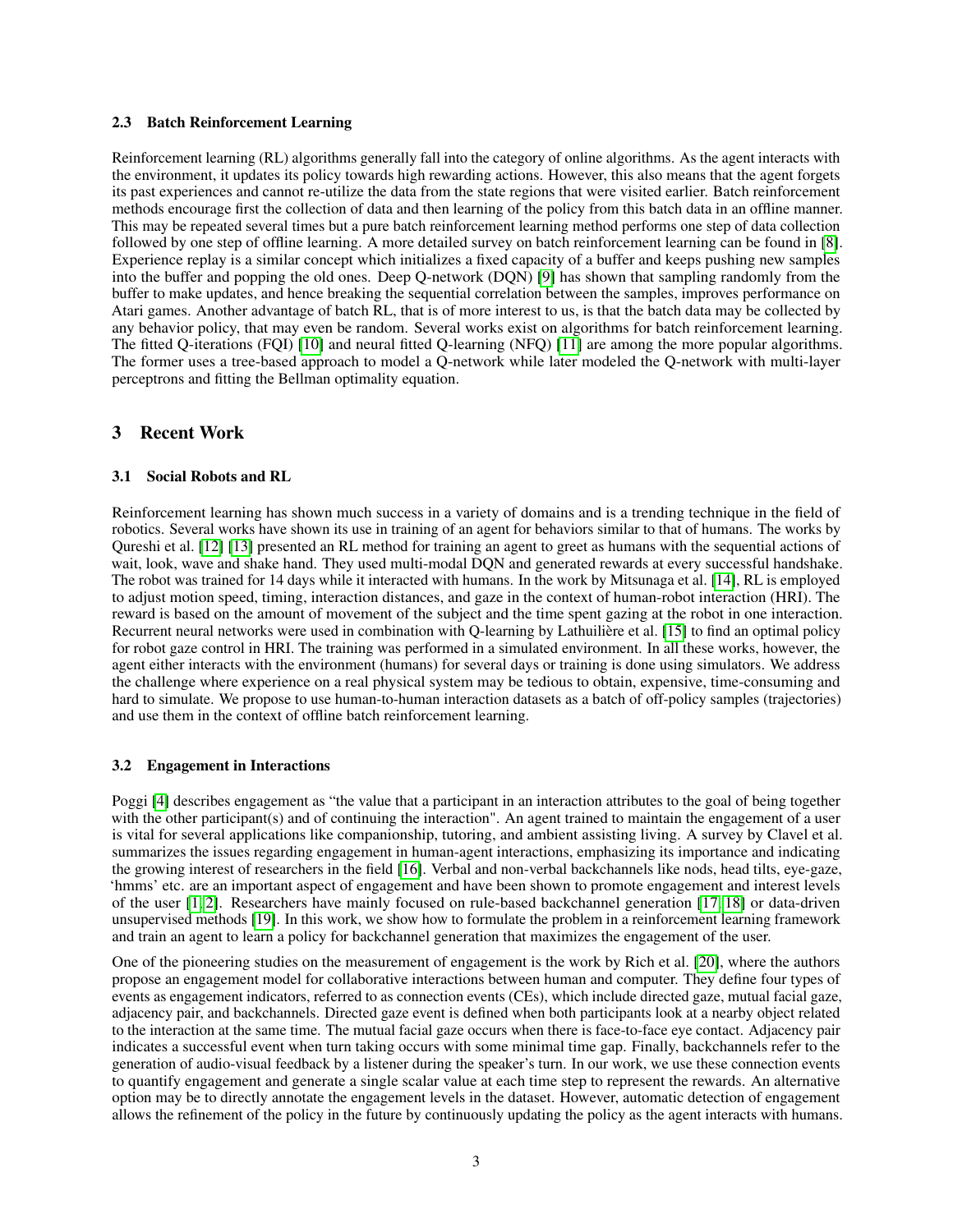

<span id="page-3-0"></span>Figure 1: Reinforcement learning formulation of speech driven backchannel generation (not drawn to scale)

# 4 Proposed Methodology

As described earlier, we propose a method to train an agent for the generation of backchannels that may maximize engagement using datasets as batch data. We work with the IEMOCAP (interactive emotional dyadic motion capture) dataset [\[21\]](#page-7-9) that consists of dyadic human-to-human conversations on a range of scenarios. A total of 151 dialogues were performed by 10 professional actors in pairs on scripted and improvised scenes. In order to treat this as a batch data, we assume that of the two actors, one represents a behavior policy which takes the actions and the second actor behaves as an environment that generates states and rewards. Thus the IEMOCAP dataset may be viewed as a batch of trajectories collected by the behavioral policy. In order to double the training data, we also switch the roles of the actor as the behavior policy and the environment. Thus in total, we have 302 sequential decision making trajectories.

## 4.1 Batch-RL Formulaion

Batch reinforcement learning algorithms work with tuples of the form  $\langle s_t, a_t, r_t, s_{t+1} \rangle$  for  $t = 1 : T$ . At time t,  $s_t$  is the state of the environment,  $a_t$  is the action taken by the agent and  $r_t$  is the reward. We extract these tuples at a rate of 40 Hz from the dataset, hence a batch data of approximately 3 million tuples is produced. But the first step is to lay down the definitions of states, actions and rewards. Though our framework is general for any backchannel event, we perform experiments with laughs as a backchannel that may enhance engagement. States, actions, and rewards are defined as follows:

- State: The state of the environment is represented by speech features extracted from past one second of data at every 25 msec step. This produces state information at a rate of 40 Hz.
- Action: Agent's action is a binary variable, indicating the absence or presence of laugh. Laughs of the actor described as the behavioral policy are labeled at a rate of 40 Hz.
- Reward: The reward is a scalar quantity which comes from the engagement measures of the user at every time step. Engagement is calculated by determining the number of connection events in a time window. It is further elaborated below.

The states are defined using the mel-frequency cepstrum coefficients (MFCCs) and prosody features extracted from the speech signal of the environment. 13-dimensional MFCC features are computed using 40 milliseconds sliding Hamming window at intervals of 25 milliseconds. The speech intensity, pitch, and confidence-to-pitch with their first derivates make up a 6-dimensional prosody feature, so a 19-dimensional feature vector is formed when MFCCs and prosody are concatenated as in [\[22\]](#page-7-10). Following this, feature summarization is performed where a set of statistical quantities are computed that describe the short-term distribution of each feature over the past one second. These quantities comprise eleven functions, more specifically mean, standard deviation, skewness, kurtosis, range, minimum, maximum, first quantile, third quantile, median quantile and inter-quartile range, which were successfully used before by [\[23\]](#page-7-11). The dimension of each of these statistical feature vectors is 11 times the dimension of the corresponding feature vector. This makes the feature size of length 209. Fig. [1](#page-3-0) shows the time windows used to extract states, rewards, and actions in one tuple. The dataset is pre-processed and such tuples are saved in a buffer.

Our measure of engagement is based on the method proposed in [\[20\]](#page-7-8), which is applicable to face-to-face collaborative HCI scenarios. Similar to the description in Section [3.2,](#page-2-0) we use the connection events (CE) (1) mutual facial gaze, (2) adjacency pair and (3) backchannels (that include laughs, smiles, nods and head-shakes) to quantify engagement. In [\[20\]](#page-7-8), the directed gaze event is defined when the agent and the participant look at a nearby object related to the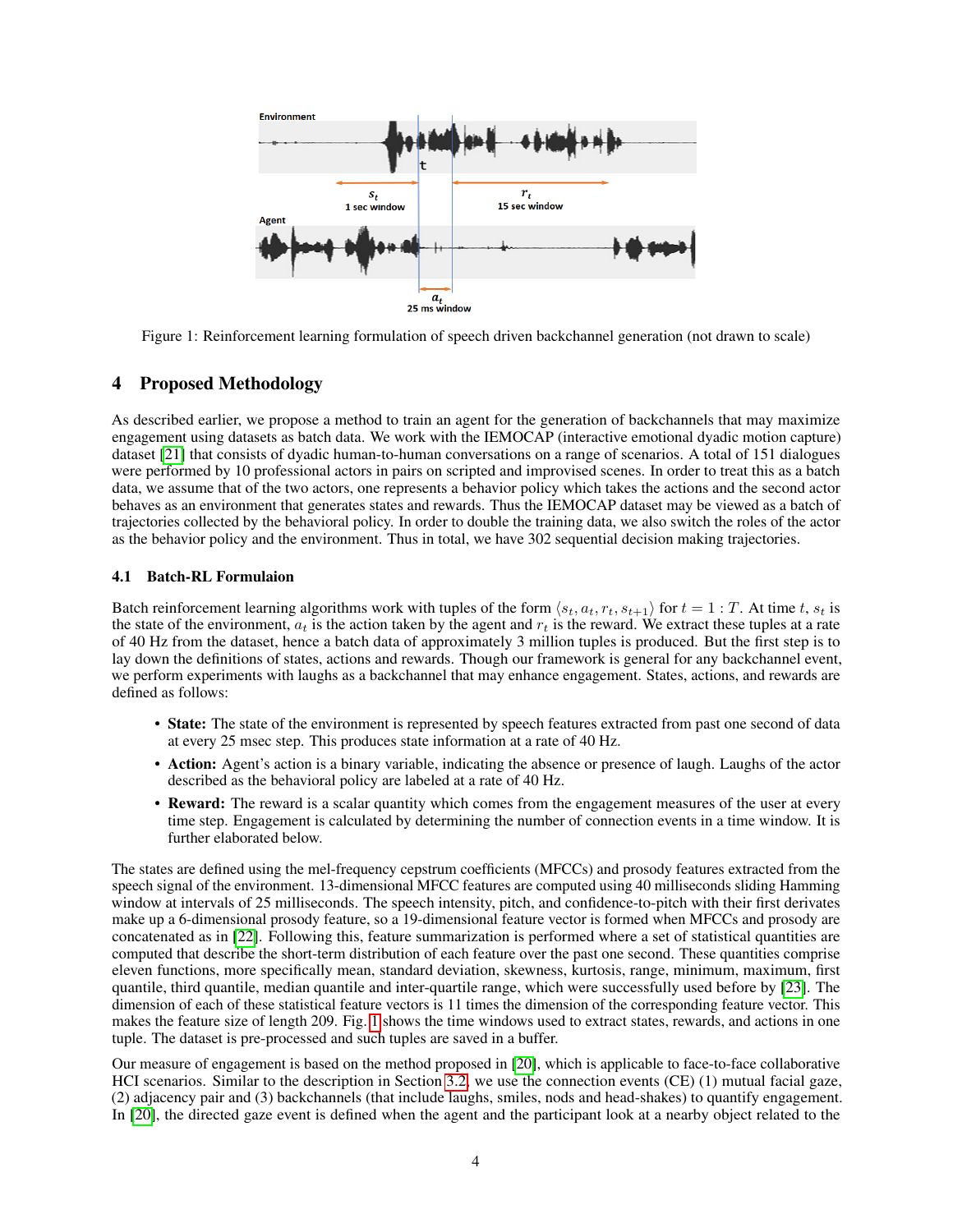interaction at the same time. However, in our dataset, since we do not have objects of interest at which both parties look at, we exclude it in our definition. The extracted CEs are then used to calculate a summarizing engagement metric called mean time between connection events (MTBCE). MTBCE measures the frequency of successful connection events that is for a given time interval T, MTBCE is calculated by T / (no. of CEs in T). As MTBCE is inversely proportional to engagement, similarly to [\[20\]](#page-7-8), we use pace = 1/MTBCE to quantify the engagement between a participant and the robot. The pace measure is calculated over a window of 15 seconds in our experiments.

### <span id="page-4-0"></span>4.2 Q Networks

We perform experiments with two different neural networks and evaluate their relative performance. The first function approximation network is modeled as a multi-layer perceptron (MLP) to solve for a MDP where states follow the Markov property. It consists of 209 inputs (state feature size), two hidden layers with 100 and 25 neurons respectively and 2 outputs (Q-values for the two actions). For all the neurons ReLU activation function is used. For the second neural network, we introduce a LSTM layer to handle the problem as a POMDP. The same MLP structure is used. Only its first fully connected (FC) layer is replaced with a LSTM with identical number of neurons (i.e. 100). We also experiment with an LSTM replacing the second FC layer instead. However, since it did perform as well, we include here only the results for the case where the first FC layer is replaced.

# 5 Experiments

For all our experiments the batch data is split into train and test sets in the ratio 4:1, hence 5-fold training is performed. It is split as leave one subject out (LOSO) and hence the reported results are subject independent. In all the experiments, the optimization is performed using Adam optimizer and a discount factor of value 0.99 is used. We train the two networks described in Section [4.2:](#page-4-0) multi-layer perceptron (MLP) and fully connected LSTM (FC-LSTM). Following the concept of experience replay and randomization proposed by DQN [\[9\]](#page-6-8), the batch data is shuffled prior to training of the MLP network. In our second experiment, the introduction of LSTM means the tuples cannot be randomized because the network now requires sequential data input. However, if each dialog is passed sequentially, the LSTM faces stability problem due to the long lengths of the sequences and the randomization proposed by DQN cannot be incorporated. We approach this by selecting randomly a starting position in each dialog and choose only the next  $L$  time steps to pass to the network. We have tested with different sequence lengths L and found  $L = 80$  (2 seconds of data) to be stable while improving the results.

We have also tested with a linear function approximation network and found it to be unstable with diverging errors. Another comparison we have performed is with a policy learned from supervised learning. For supervised learning, we use the identical MLP network with a softmax layer at the end to produce probabilities of laugh and no laugh events. The loss is defined by the cross-entropy loss function with laugh labels as the true outputs. The value estimated by this policy is used as a baseline.

### 6 Results

Evaluation of the resultant policy is a challenging problem since the environment (i.e., the human participant) is not readily available in our case. Although it is possible to conduct experiments with human-robot interactions, it is desirable to first understand the policy's effectiveness using quantitative measures. We use the Bellman residual and off-policy evaluation (OPE) techniques to understand the effectiveness of each policy

#### 6.1 Bellman Residual

For a Q-value function approximation network  $Q_{\theta}$ , the Bellman residual is defined as the difference between the two sides of a Bellman control equation [\[24\]](#page-7-12). A smaller residual error means that the learned policy is closer to the optimal policy and is a true Q-function since it follows the Bellman equation more closely. Similar to the work of [\[10\]](#page-6-9), we compute the Bellman residual,  $B_r$ , over the entire batch data  $\beta$  as

$$
B_r = \frac{1}{|\mathcal{B}|} \sum_{\mathcal{B}} (Q_{\theta}(s_t, a_t) - [r_t + \gamma * \max_{a \in A} Q_{\theta}(s_{t+1}, a)])^2.
$$
 (3)

Fig. [2](#page-5-0) shows the training curves for the multi-layer perceptron (MLP) and fully connected LSTM networks. Both models converge to a stable point. However, the lower Bellman residuals from the LSTM model show better optimality and validity of its value function approximation network. For comparison purpose, we also present the effect of different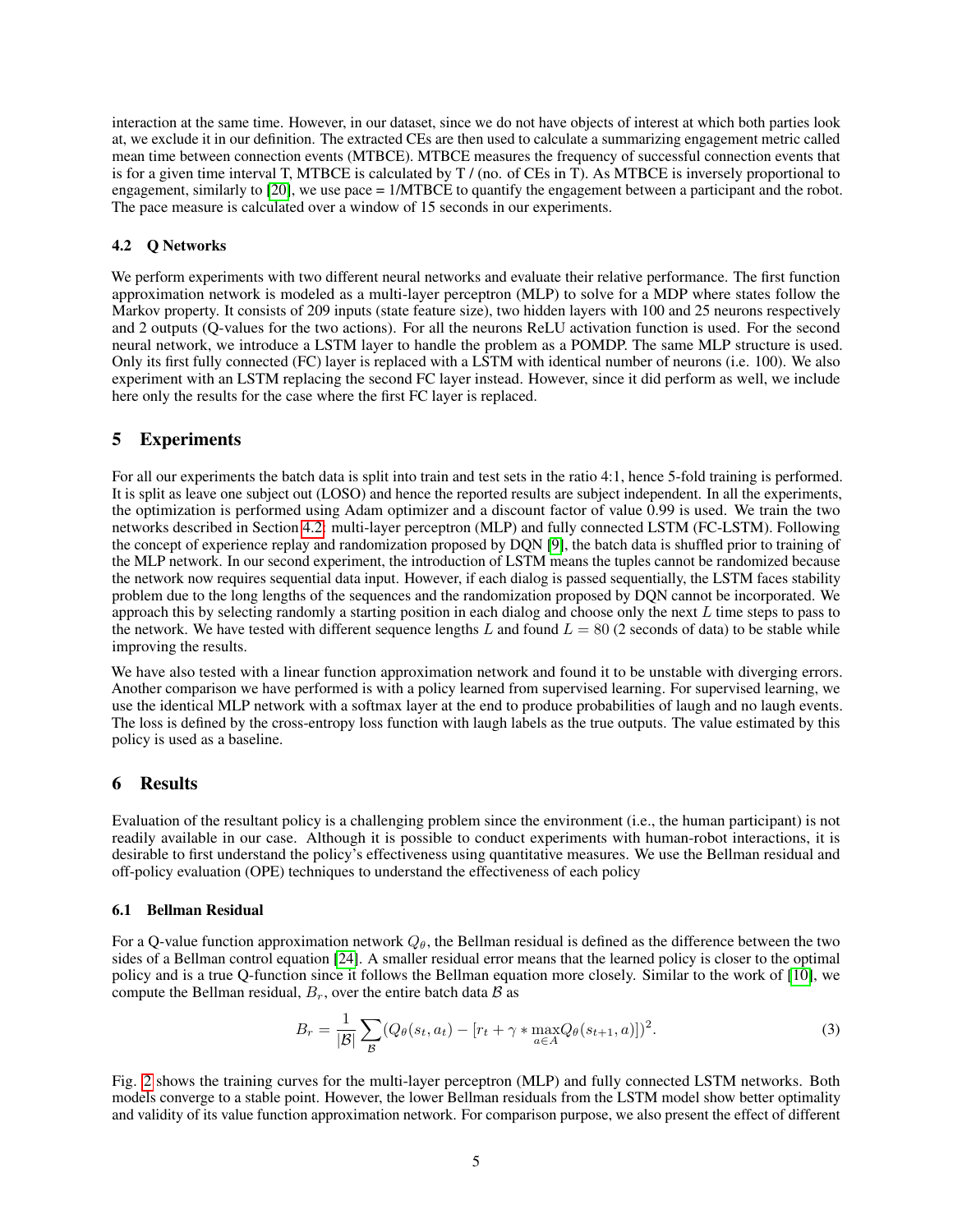

<span id="page-5-0"></span>Figure 2: Bellman residual vs training samples

<span id="page-5-1"></span>Figure 3: Estimated Q-value vs training samples

lengths of sequences used for LSTM training. Though truncation of sequences to  $L$  samples may result in information loss from history, longer sequences become harder to train with LSTMs. The training curves for a length of past 2 seconds of data versus past 6 seconds of data are presented here. Fig. [3](#page-5-1) shows the trend of Q-values estimated by each network, averaged for the states present in the batch data. We observe that the estimates are close to each other, with LSTM network with 2 seconds of history surpassing marginally.

#### 6.2 Off-policy Policy Evaluation (OPE)

Off-policy policy evaluation (OPE) is used to predict the performance of policy with data only sampled by a behavior policy [\[7\]](#page-6-6). In the last few years, many OPE techniques have emerged because of its importance in cases where a new policy cannot be tested directly with the environment [\[25,](#page-7-13) [26\]](#page-7-14). To compare the values of policies returned by each technique, we apply the step-wise weighted importance sampling (step-WIS) estimator given as

$$
\hat{V}_{step-WIS}^{\pi} = \sum_{i=1}^{n} \sum_{t=0}^{T-1} \gamma^{t} \frac{\rho_t^{(i)}}{\sum_{i=1}^{n} \rho_t^{(i)}} r_t^{(i)},
$$
\n(4)

where n is the number of trajectories, T is the length of each trajectory and  $\gamma$  is the discount factor. Then, the importance weight  $\rho$  is defined as the ratio of the probability of the first  $t + 1$  steps of a trajectory under  $\pi$  to the probability under a behavior policy  $\pi_b$  and is given as  $\rho_t = \prod_{i=0}^t \frac{\pi(a_i|s_i)}{\pi_b(a_i|s_i)}$  $\frac{\pi(a_i|s_i)}{\pi_b(a_i|s_i)}$ . The importance sampling approach to evaluation relies on using the importance weights  $\rho_t$  to adjust for the difference between the probability of a trajectory under the behaviour policy  $\pi_b$  and the probability under the evaluation policy  $\pi$ . Following the discussion of the work in [\[27\]](#page-7-15), the behavior policy  $\pi_b$  is estimated using approximate nearest neighbor [\[28\]](#page-7-16). Ideally OPE needs to be computed over infinite lengths, but taking into account the numerical limitations, we calculate them over trajectories of length 200 samples with shifts at every sample.

The training process for each technique produces an optimal Q-value function, which is used to implicitly define a policy. The simplest method is to act greedily and produce a deterministic policy by selecting the action with the highest Q-value. But since the OPE technique uses importance sampling and requires probabilities to reweigh each trajectory, we assign a high probability of 95% to the action suggested by the greedy policy. Also, it is observed that each agent produces laughs much more frequently than the non-laughing event. On the contrary, in the dataset the laugh events occur only  $\sim 1.5\%$ . In order to control the number of laughs, we use the softmax function to convert Q-values to probabilities and apply different thresholds to define a new deterministic policy. The OPE is performed at different threshold values (or amount of generated laughs) and similar to before a 95% probability is assigned to the suggested action. Fig. [4](#page-6-11) shows the values estimated by WIS at different fraction of laughs. The fully connected LSTM clearly outperforms MLP, producing a maximum value of 30.7 versus 24.8, whereas the batch data consists of an average value of 21.47. The policy from supervised learning is also tested in a similar fashion. Different thresholds are used to limit the number of laughs and OPE is performed from the deterministic actions suggested by the policy.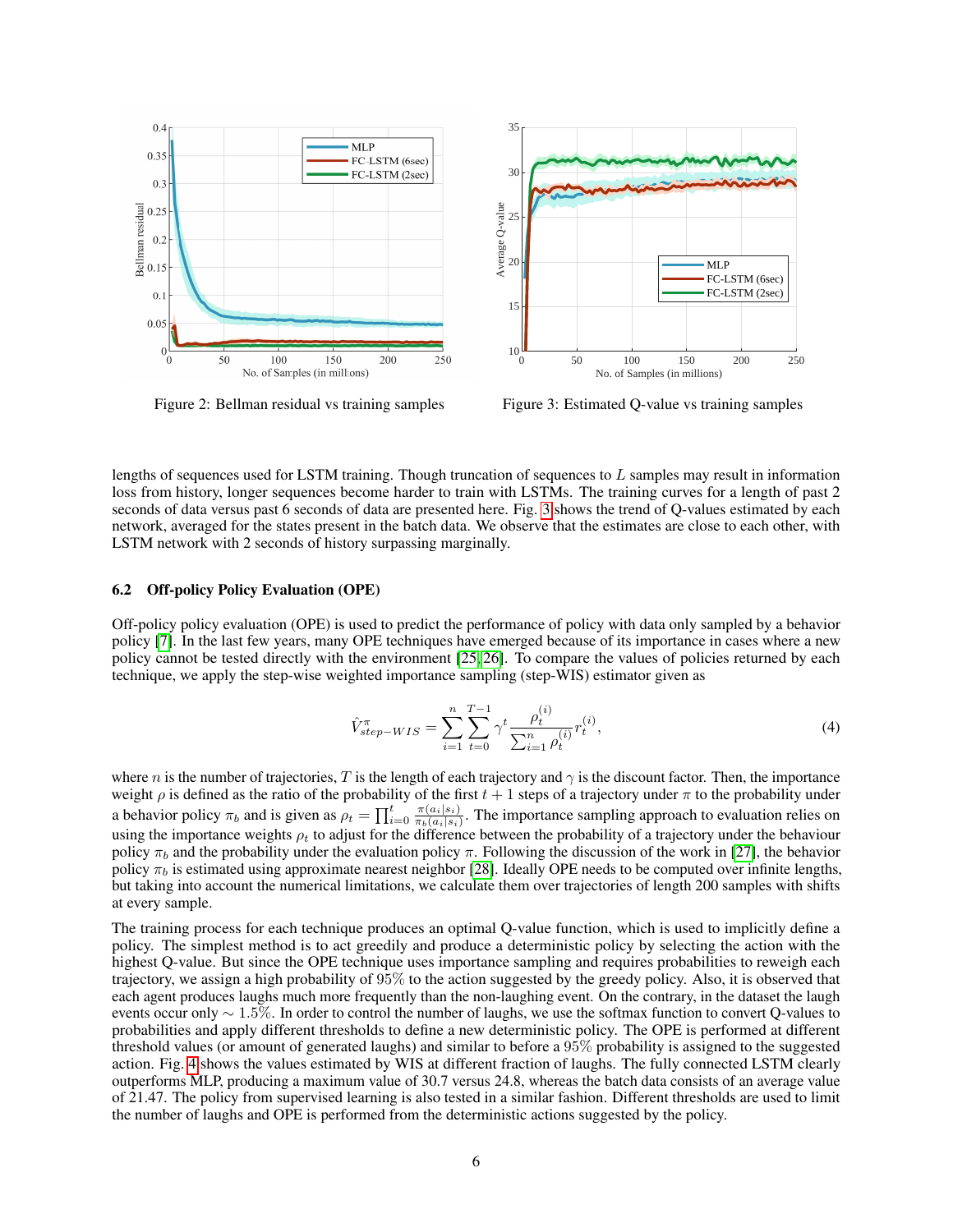

<span id="page-6-11"></span>Figure 4: Off-Policy Policy Evaluation

# 7 Conclusion and Future Work

We demonstrated in this work batch reinforcement learning methods for training an agent to learn to produce backchannels with the objective of maximizing the user's engagement.State modeling proved challenging for this problem and in general, may be described as a partially observable Markov decision process. Using audio features for state modeling, we successfully trained a RL-agent with Q-learning methods and demonstrated the superiority of recurrent structures like LSTMs in solving this problem. We have presented here the success of our training using various objective metrics. The future research direction may involve experiments with richer definitions of state with features like visual markers, emotional content, word embedding, etc. Additionally, we hope to extend the evaluation by performing experiments with human subjects and verifying from the feedback received.

# References

- <span id="page-6-0"></span>[1] B. B. Türker, Z. Buçinca, E. Erzin, Y. Yemez, and M. Sezgin, "Analysis of engagement and user experience with a laughter responsive social robot," in *Proc. 18th Annu. Conf. Int. Speech Commun. Assoc*, 2017, pp. 844–848.
- <span id="page-6-1"></span>[2] B. Inden, Z. Malisz, P. Wagner, and I. Wachsmuth, "Timing and entrainment of multimodal backchanneling behavior for an embodied conversational agent," in *Proceedings of the 15th ACM on International conference on multimodal interaction*. ACM, 2013, pp. 181–188.
- <span id="page-6-2"></span>[3] N. Glas and C. Pelachaud, "Definitions of engagement in human-agent interaction," in *2015 International Conference on Affective Computing and Intelligent Interaction (ACII)*. IEEE, 2015, pp. 944–949.
- <span id="page-6-3"></span>[4] I. Poggi, *Mind, hands, face and body: a goal and belief view of multimodal communication*. Weidler, 2007.
- <span id="page-6-4"></span>[5] M. Hausknecht and P. Stone, "Deep recurrent q-learning for partially observable mdps," *CoRR, abs/1507.06527*, vol. 7, no. 1, 2015.
- <span id="page-6-5"></span>[6] C. J. Watkins and P. Dayan, "Q-learning," *Machine learning*, vol. 8, no. 3-4, pp. 279–292, 1992.
- <span id="page-6-6"></span>[7] R. S. Sutton and A. G. Barto, *Introduction to reinforcement learning*. MIT press Cambridge, 1998, vol. 135.
- <span id="page-6-7"></span>[8] S. Lange, T. Gabel, and M. Riedmiller, "Batch reinforcement learning," in *Reinforcement learning*. Springer, 2012, pp. 45–73.
- <span id="page-6-8"></span>[9] V. Mnih, K. Kavukcuoglu, D. Silver, A. A. Rusu, J. Veness, M. G. Bellemare, A. Graves, M. Riedmiller, A. K. Fidjeland, G. Ostrovski *et al.*, "Human-level control through deep reinforcement learning," *Nature*, vol. 518, no. 7540, p. 529, 2015.
- <span id="page-6-9"></span>[10] D. Ernst, P. Geurts, and L. Wehenkel, "Tree-based batch mode reinforcement learning," *Journal of Machine Learning Research*, vol. 6, no. Apr, pp. 503–556, 2005.
- <span id="page-6-10"></span>[11] M. Riedmiller, "Neural fitted q iteration–first experiences with a data efficient neural reinforcement learning method," in *European Conference on Machine Learning*. Springer, 2005, pp. 317–328.